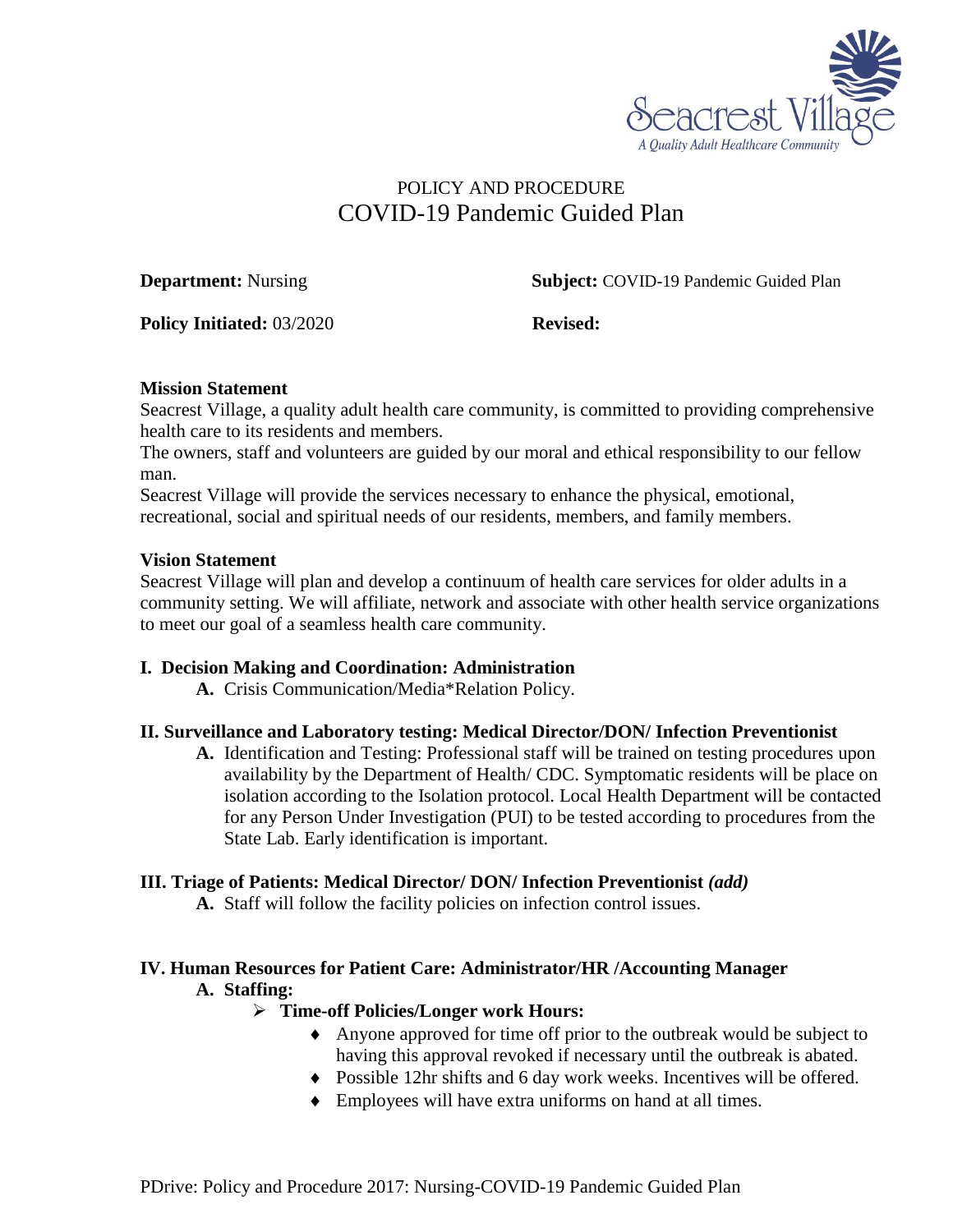#### **Use of Staff not usually involved in Patient Care:**

 All departments will perform tasks not usually in their area of service and help care of the residents.

## **Use of Community Volunteers:**

 $\triangleleft$  Local church help

## **Staffing Related to Non-Traditional Facilities:**

- $\bullet$  In the event that evacuation is required:
	- Emergency Transfers Agreements will take effect with local nursing homes (Mystic Meadows, Barnegat Nursing Home, Health Center at Galloway, SONAR).
	- Medical records (chart) will be sent with the resident.
	- Resident medications will be transferred.
	- Staff will be deployed as necessary to the evacuation site to care for the residents transferred.
	- Staff prepared to set up additional holding areas for individuals with the COVID-19.
- $\triangleright$  Employees will be screened for respiratory symptoms including temperatures, recent travels and close contact with symptomatic individuals.

## **V. Physical Resources for Patient Care: Maintenance Director/Dietary Director/ Housekeeping Director**

## **A. Bed Availability including Intensive Care:**

- $\geq$  SOCH-12 beds
- $\triangleright$  ACMC-12 beds

#### **B. Equipment: Maintenance and Central Supply**

- $\triangleright$  Ample supply of cots available from Maintenance
- $\triangleright$  Isolation Materials on hand from Central Supply.
	- ◆ Gloves
	- $\triangle$  Gowns
	- $\bullet$  Mask
	- ◆ Protective Eyewear
- $\triangleright$  Isolation carts/ set-up
- $\triangleright$  Isolation trash and linen containers.
- Designated Equipment: Recommended disposable thermometers, head strips, available wipes.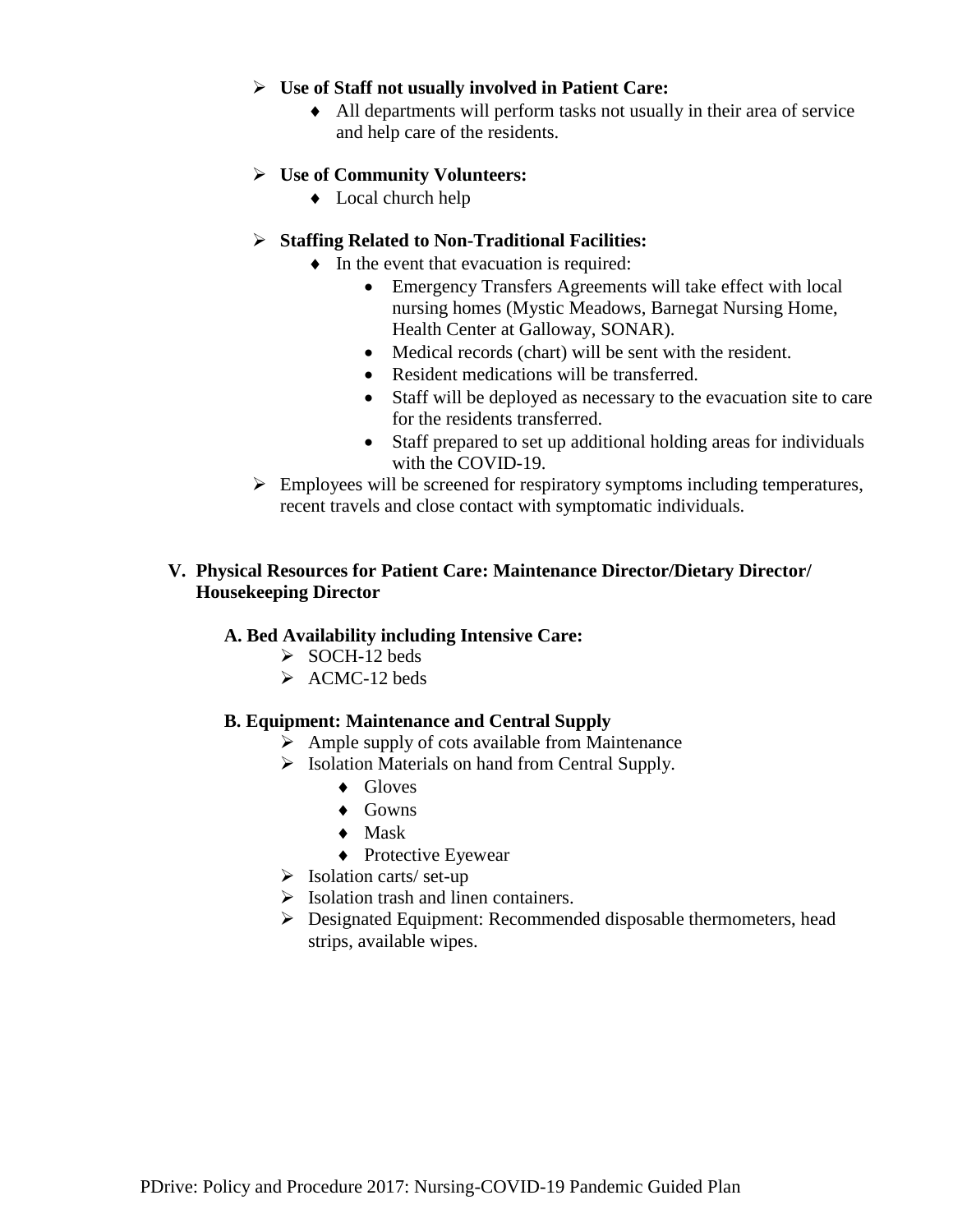# **C. Supplies:**

# **Dietary**

- **Clear Liquid Availability** Apple juice, tea, jello, individual packets of chicken broth, consommés
- **Emergency food items on hand** a 2-week supply of various food items are kept on hand at all times in the event of any type of occurrence. (See attached menu).
- **Disposables**-approximately 2000-3000 pieces of plastic cutlery, assorted sized plates, drinking cups and soup cups are available.
- **Individual single serve condiments** all condiments are available in single serving proportions.
- **The ability to serve in numerous different areas** The Dietary Dep't. has the ability to serve meals in areas not normally designated for meals service if there is a segregated population.
- **A back up full-service distributor** in the event of an outbreak. U.S. Foods is the facility's distributor.

# **Housekeeping**

 **Cleaning Supply Availability** – 1- week supply of various cleaning materials are kept on hand at all times in the event of any type of occurrence.*(add)*

# **VI. Education and Training: Medical Director/ Infection Preventionist**

- . **A.** Training and in-services will be made by the Medical Director and Infection Preventionist for the entire facility.
- **B.** Educational materials are available for staff and family members.

# **VII. COVID-19 Vaccination of Staff: Infection Preventionist**

 **A.** COVID-19 vaccination when available. There is currently no vaccine to prevent Coronavirus Disease 2019 (COVID-19).

# **VIII. Care of Deceased: Nursing**

# **A. Morgue Capacity:**

- $\triangleright$  Medical Examiners office has capacity of 6 (used by them 1<sup>st</sup>)
- $\triangleright$  SOCH has capacity of 5
- $\triangleright$  ACMC has capacity of 5
- $\triangleright$  Refrigerated vehicles would be necessary if the amount of deceased is great.
- Local funeral homes would need to be contacted ( Woods, Maxwell)

# **B. Religious/Cultural Issues Surrounding Death:**

- $\triangleright$  Local Priest, Ministers and Rabies are available and 24 hour contact information is available to the facility.
- $\triangleright$  Social Workers will call families and provide support to the families.

# **C. Issues surrounding Autopsies:**

 Family member, Primary Physician and Mortuaries are responsible for ordering autopsies.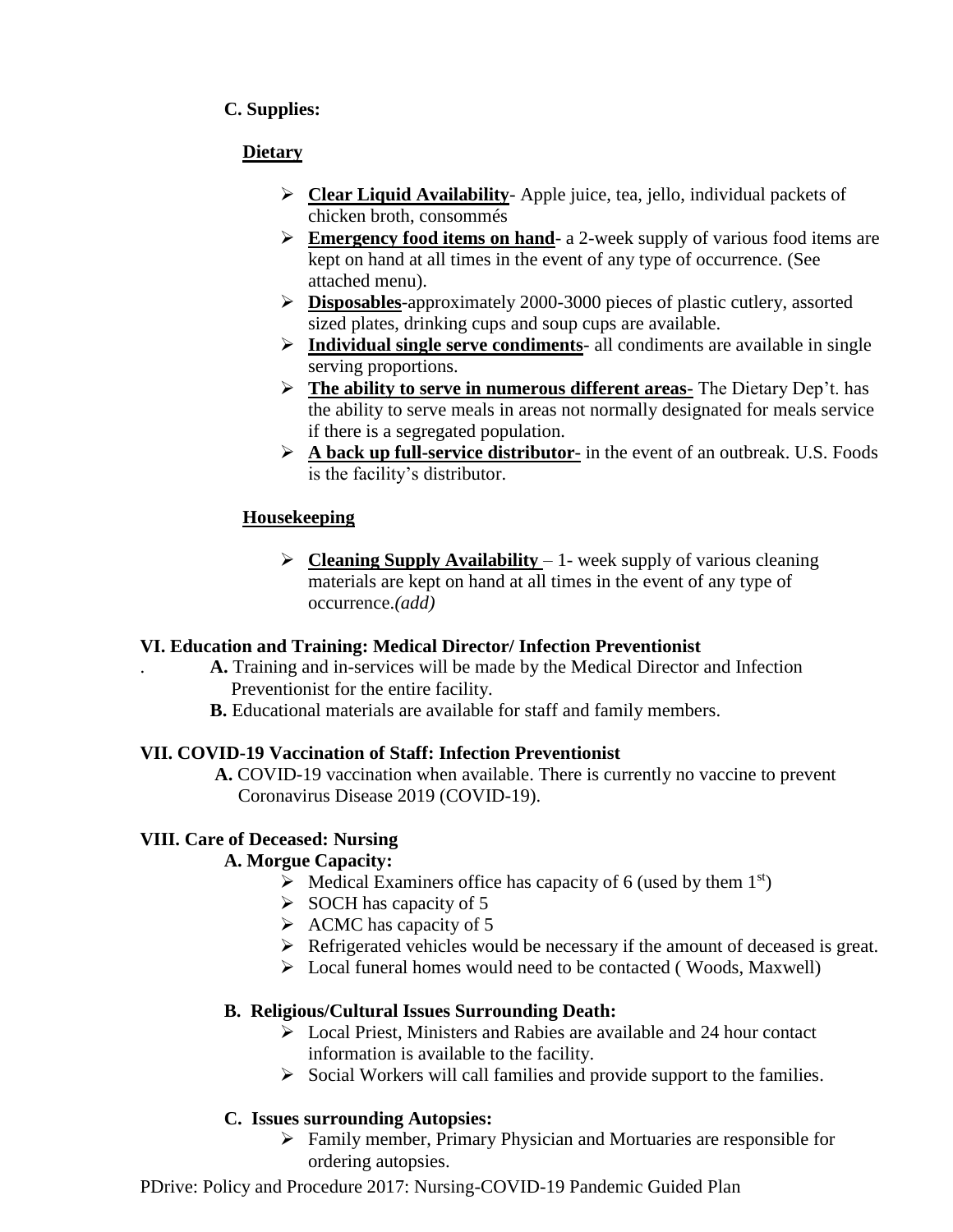## **D. Policy and Procedures:**

- $\triangleright$  Corpse Removal from Premises Policy
- $\triangleright$  Death of Resident Policy
- $\triangleright$  Post Mortem Care Policy

## **IX. Mental health issues for patients and staff:**

**A.** Facility Psychiatrist and Psychologist will be available.

## **X. Business Continuity: Administrator/Accounting Manager A. Preparation for possibility of Covid-19 Epidemic with Business Associate/Suppliers.**

- $\triangleright$  A formal letter has been sent to our Business Associate/Suppliers in regards to establishing a strategic plan to continue serving us in an event there is an outbreak. We also will be prepared with alternative service and or/supply sources.
- $\triangleright$  Management will keep safe IT information.
- Banking, Payroll and Billing will continue as usual.

## **XI. Infection Control: Medical Director/Infection Preventionist**

**A. Each of the Units and all departments has been given educational materials that contains Infection Prevention and COVID-19 specific to their job duties.**

- $\triangleright$  Isolation Precautions
- $\triangleright$  Contact Precautions
- **Droplet Precautions**
- $\triangleright$  Standard Precautions

## **B. Standard Precautions:**

- $\triangleright$  Standard Precautions are designed to reduce the risk of transmission of microorganisms from both recognized and unrecognized sources of infection.
	- ◆ Handwashing
	- ◆ Gloves
	- $\triangleleft$  Mask, Eye Protection, Face Shields
	- ◆ Gown
	- ◆ Patient Care Equipment
	- Environmental Control
	- Linen
	- ◆ Patient Placement

## **C. Droplet/ Airborne Precautions:**

- $\triangleright$  Droplet or Appropriate Precautions as designated by the local health department are designed to reduce the risk of droplet transmission of infectious agents. Droplet transmission involves contact of the conjunctivae or the mucous membranes of the nose or mouth of a susceptible person with large-particle droplets.
- $\triangleright$  In addition to Standard Precautions, use Droplet Precautions, or the equivalent, for a patient known or suspected to be infected.
- $\triangleright$  Seacrest does not have negative pressure room.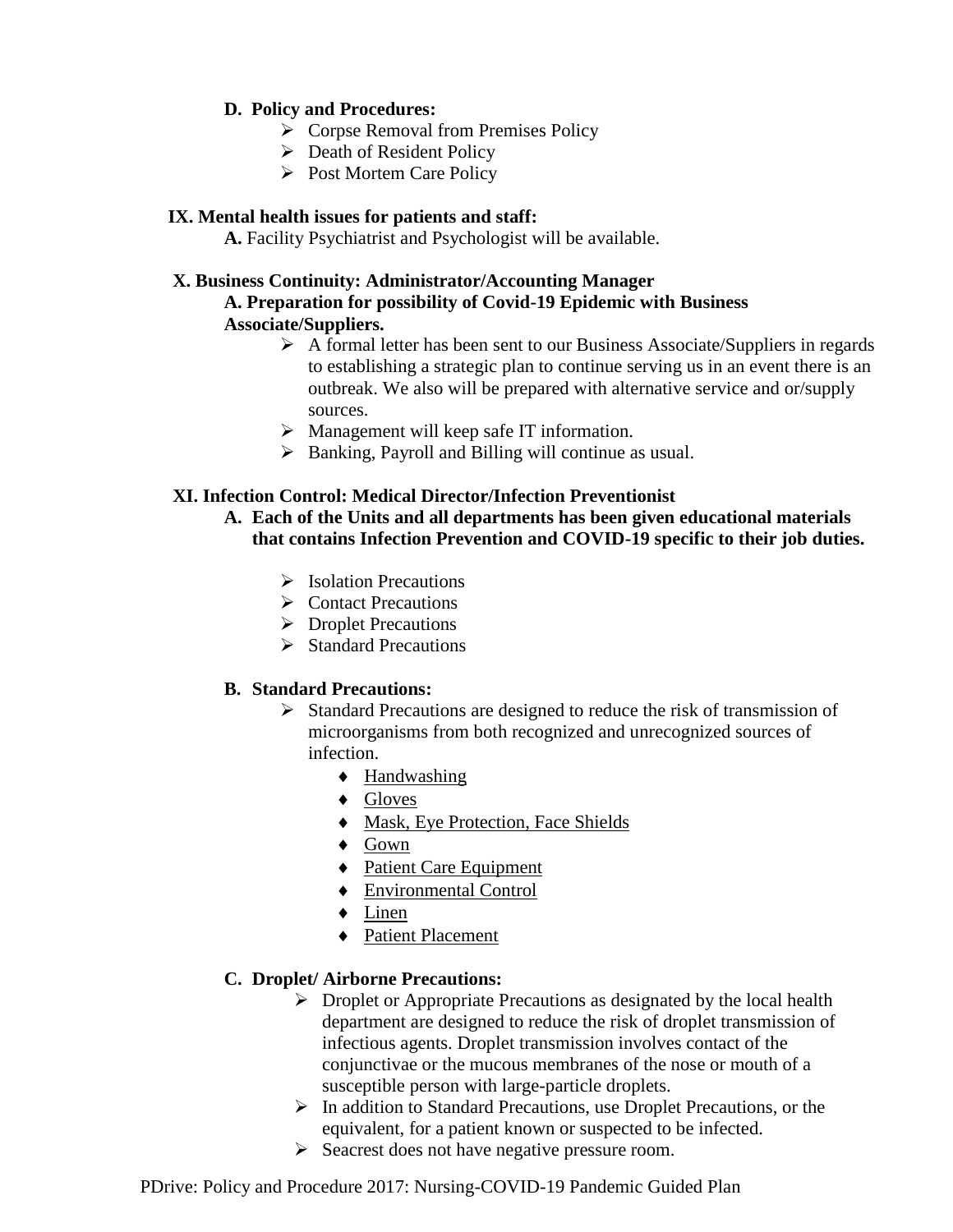## **D. Respiratory hygiene/cough etiquette:**

 $\triangleright$  Posters are posted in the facility and handouts are available.

## **E. Staff Education:**

- > Training and In-Services will be made by the Medical Director and Infection Preventionist for the entire facility.
- $\triangleright$  Employees who have recently traveled or showing signs of respiratory illness will be screened. Appropriate quarantine period might have to be imposed. Employees work eligibility will be determined by the clinical team if they develop respiratory symptoms.

## **F. Bed Management:**

- $\triangleright$  Cohorting can be communicable for two days prior to symptoms.
- $\triangleright$  Cohort can be done by room, by wing, by floor.

## **G. Patient Transport:**

 $\triangleright$  Limit the movement and transport of the patient from the room to essential purposes only. If patient is transported out of room, ensure that precautions are maintained to minimize the risk of transmission of microorganisms to other patients and contamination of environmental surfaces and or equipment.

## **H. Cleaning, Disinfection, and Sterilization:**

 $\triangleright$  Housekeeping and Maintenance Departments will take care of all cleaning and disinfection of the facility.

## **I. Patient Education:**

- ▶ Hygiene and Cough Etiquette
- $\blacktriangleright$  Handwashing
- $\triangleright$  Drinking lots of Fluid
- $\triangleright$  Plenty of Rest

## **J. Visitation Policy:**

- $\triangleright$  The Administrator and the Medical Director has the authority to prohibit facility visitation during communicable disease outbreaks.
- $\triangleright$  Visitors should be discouraged from visiting when they have infectious conditions.
- $\triangleright$  Screening for visitors who should be restricted including those who have had recent travels, respiratory symptoms, and close contacts with people who had recent travels and exhibiting respiratory symptoms.
- $\triangleright$  Appropriate Isolation signage will be placed in the facility.
- $\triangleright$  Visitors and Vendors will be redirected to use the main lobby (Manor) for screening purposes. Movement of vendors inside the facility will be limited to nurses' station.
- Restriction of visitations will be based on CDC/OCHD recommendations and administrative decisions.